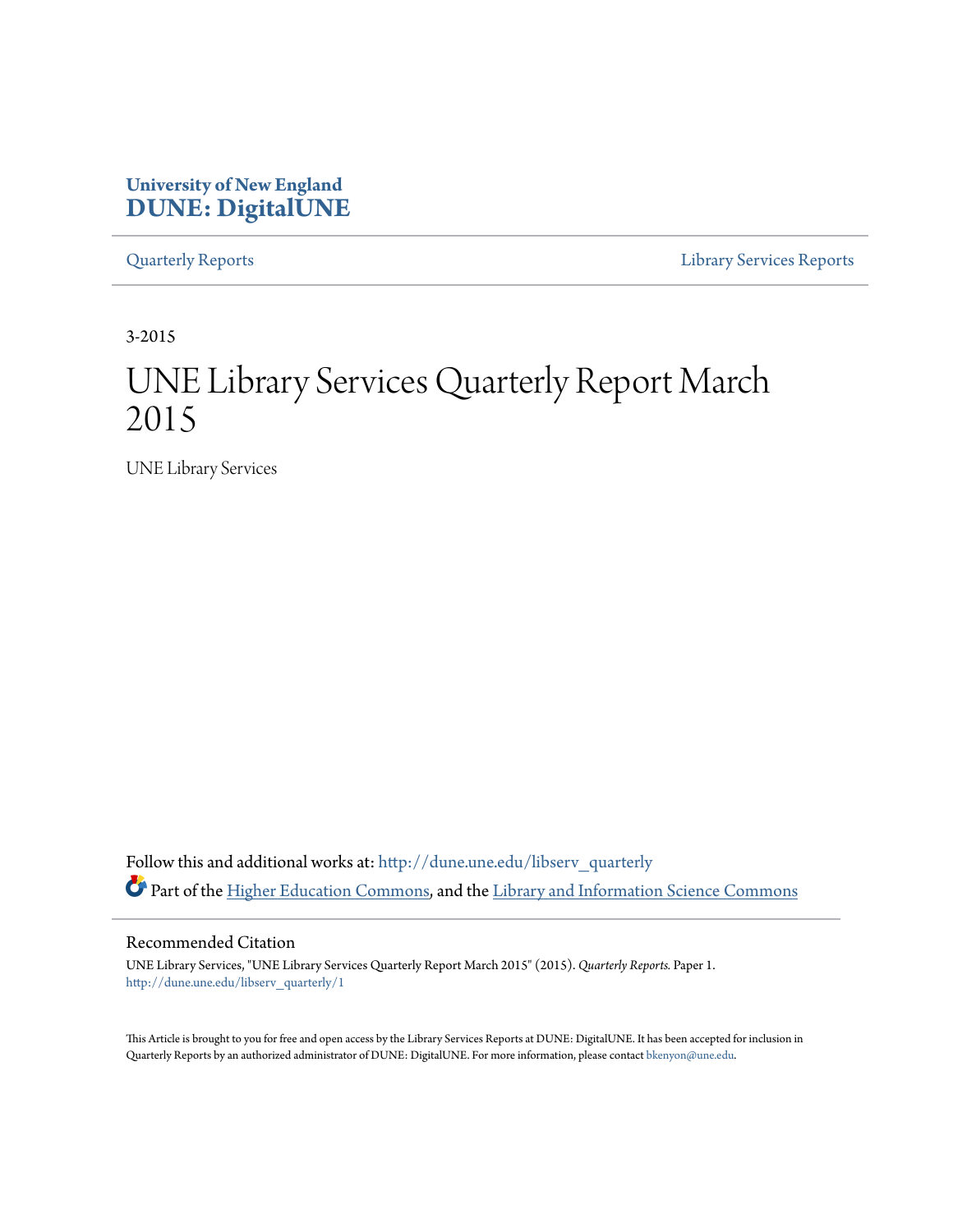

## **Part I: Unit Strategic Initiatives**

#### **1. Promote research and transformative use of primary source materials in UNE Special Collections**

UNE Library Services continues to create and foster new opportunities for the community to engage with unique research materials in its Special Collections. The **'Write Again Soon: Letters from World War II'** exhibit at the Biddeford Campus UNE Art Gallery was designed and installed by students enrolled in a UNE undergraduate history class: War Letters (HIS 290.) This exhibit of images and letters from World War II features interpretive text researched and written by students using the Randall J. Cushing Collection, a collection of more than 2,000 original letters from both World Wars.

The Portland Campus UNE Art Gallery exhibit, **'A Gateless Garden: Quotes by Maine Women Writers'** features 53 quotations by Maine women writers, edited by Liza Bakewell, paired with black and white images by Maine photographer Kerry Michaels. The exhibit is based on their book by the same title, which includes quotes from over 100 Maine women writers. Bakewell and her assistant editor relied extensively on materials held in the Maine Women Writers Collection for their research, spending over a year working with the staff to research the quotes.



*White Peonies by Kerry Michaels*

**Challenges: Our goal is to match art and cultural collections and exhibits with aspects of the UNE curricula.**

**Proposed Timeline: Ongoing and yearly.**

**Supports Strategic Initiatives #2 & #3 – UNE will have a culture and infrastructure that support students and faculty in research and scholarship; UNE will have a learning-centered environment for active involvement in campus life and community engagement.**

### **2. Add exceptional artwork to the UNE Permanent Art Collection**

As part of an initiative to enhance the experience of UNE students and community with thoughtprovoking and beautiful works of artistic merit, UNE will commission a work of art by Maine artist Kim Bernard for the glass-enclosed atrium of the new, award-winning Art Gallery in the Ketchum Library on the Biddeford Campus. Bernard's work represents an intersection of physics and art: work in her series *Wave Phenomena* captures sound waves and imprints them beautifully on fabric discs.



*From Kim Bernard's Wave Phenomena Series*

In addition, UNE will purchase a work of photographic art by noted Deer Isle, Maine artist Jeffery Becton, and will receive a second Becton piece as a gift.



*Becton uses the tools of digital photography to compose ambiguous spaces in which landscapes and interiors exist as one.*

**Challenges: Our goal is to match art collections with aspects of the UNE curricula. We have steadily made progress on this initiative as budget allows.**

**Proposed Timeline: These major acquisitions will be completed in Academic Year 2015/16.**

**Supports Strategic Initiative #1 – UNE will establish educational programs that bridge traditional academic boundaries to create transformative experiences for students.**